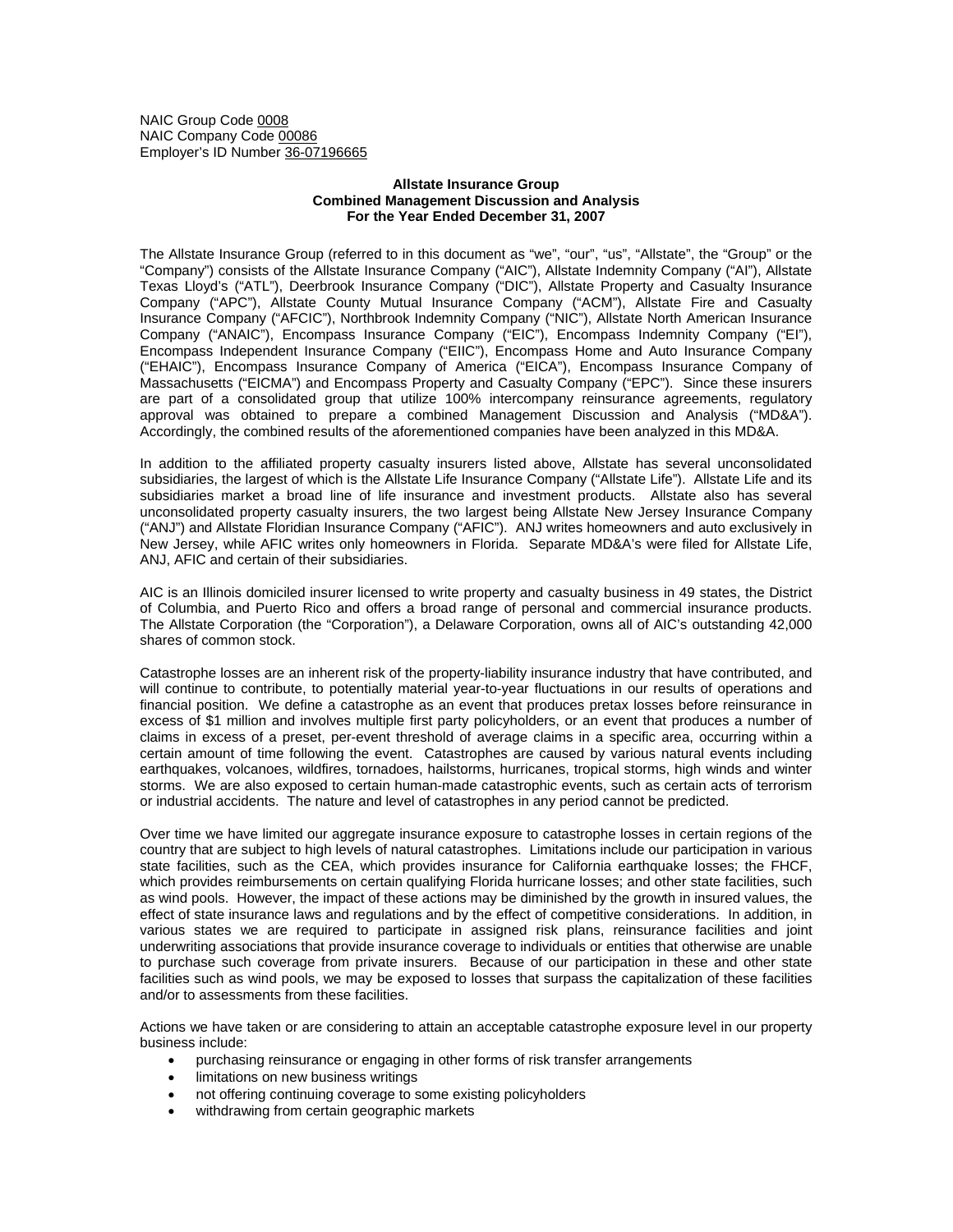- changes in rates, deductibles and coverage
- changes to underwriting requirements, including limitations in coastal and adjacent counties
- discontinuing coverage for certain types of residences
- removing wind coverage from certain policies and allowing our agencies to help customers apply for wind coverage through state facilities such as wind pools

We are working for changes in the regulatory environment, including fewer restrictions on underwriting, recognizing the need for and improving appropriate risk based pricing and promoting the creation of government sponsored, privately funded solutions for large catastrophes. While the actions that we take will be primarily focused on reducing the catastrophe exposure in our property business, we also consider their impact on our ability to market our auto lines.

We consider the greatest areas of potential catastrophe losses due to hurricanes to generally be major metropolitan centers in counties along the eastern and gulf coasts of the United States. Generally, the average premium on a property policy near these coasts is greater than other areas. However, average premiums are not considered commensurate with the inherent risk of loss.

### **BUSINESS SEGMENTS**

The Company's property-liability operations consist of two business segments: Allstate Protection and Discontinued Lines and Coverages. Allstate Protection is structured around two brands, the Allstate brand and Encompass brand. Allstate Protection is principally engaged in the sale of personal property and casualty insurance, primarily private passenger auto and homeowners insurance, to individuals in the United States and Canada. Discontinued Lines and Coverages includes results from insurance coverage that we no longer write and results for certain commercial and other businesses in run-off. These segments are consistent with the groupings of financial information that management uses to evaluate performance and to determine the allocation of resources.

In our strategy for the Allstate brand, we are seeking, through the utilization of our distribution channels, our sophisticated risk segmentation process ("Tiered Pricing") and consumer marketing, to attract and retain high lifetime value customers who will potentially provide favorable prospects for profitability over the course of their relationship with us.

We maintain a comprehensive marketing approach throughout the U.S. We have aligned agency and management compensation and the overall strategies of the Allstate brand to best serve our customers by basing certain incentives on Allstate brand profitability, PIF growth, retention, and sales of financial products. We differentiate the Allstate brand from competitors by offering a choice of products, including our innovative Allstate<sup>®</sup> Your Choice Auto ("YCA") with options such as safe driving deductibles and a safe driving bonus, Allstate<sup>®</sup> Your Choice Homeowners ("YCH") with options such as claims free bonus and greater ability to tailor insurance coverage, Allstate Blue<sup>sm</sup>, our non-standard auto product with features such as a loyalty bonus and roadside assistance coverage and Allstate Green, our new eco-friendly insurance option that offers consumers a convenient way to help the environment.

Our strategy for the Encompass brand includes enhancing pricing and product sophistication through our Tiered Pricing approach with the Encompass Edge® product, increasing distribution effectiveness and improving agency technology interfaces to support profitable growth. We are positioning the brand to expand product breadth and improve independent agency penetration by leveraging technology and service capabilities.

Tiered Pricing and underwriting are designed to enhance both our competitive position and profit potential, and produce a broader range of premiums that is more refined than the range generated by the standard/non-standard model. Tiered Pricing includes our Strategic Risk Management program, which uses a number of risk evaluation factors including, to the extent legally permissible, insurance scoring based on information that is obtained from credit reports. We continue to expand the number of tiers with successive rating program releases.

Substantially all of new and approximately 86% of renewal business written for Allstate brand auto uses Tiered Pricing. For Allstate brand homeowners, approximately 93% of new and 57% of renewal business written uses Tiered Pricing. For Allstate brand auto and homeowners business, our result indicate that over time, Tiered Pricing, has improved our mix of customers towards those who we consider high lifetime value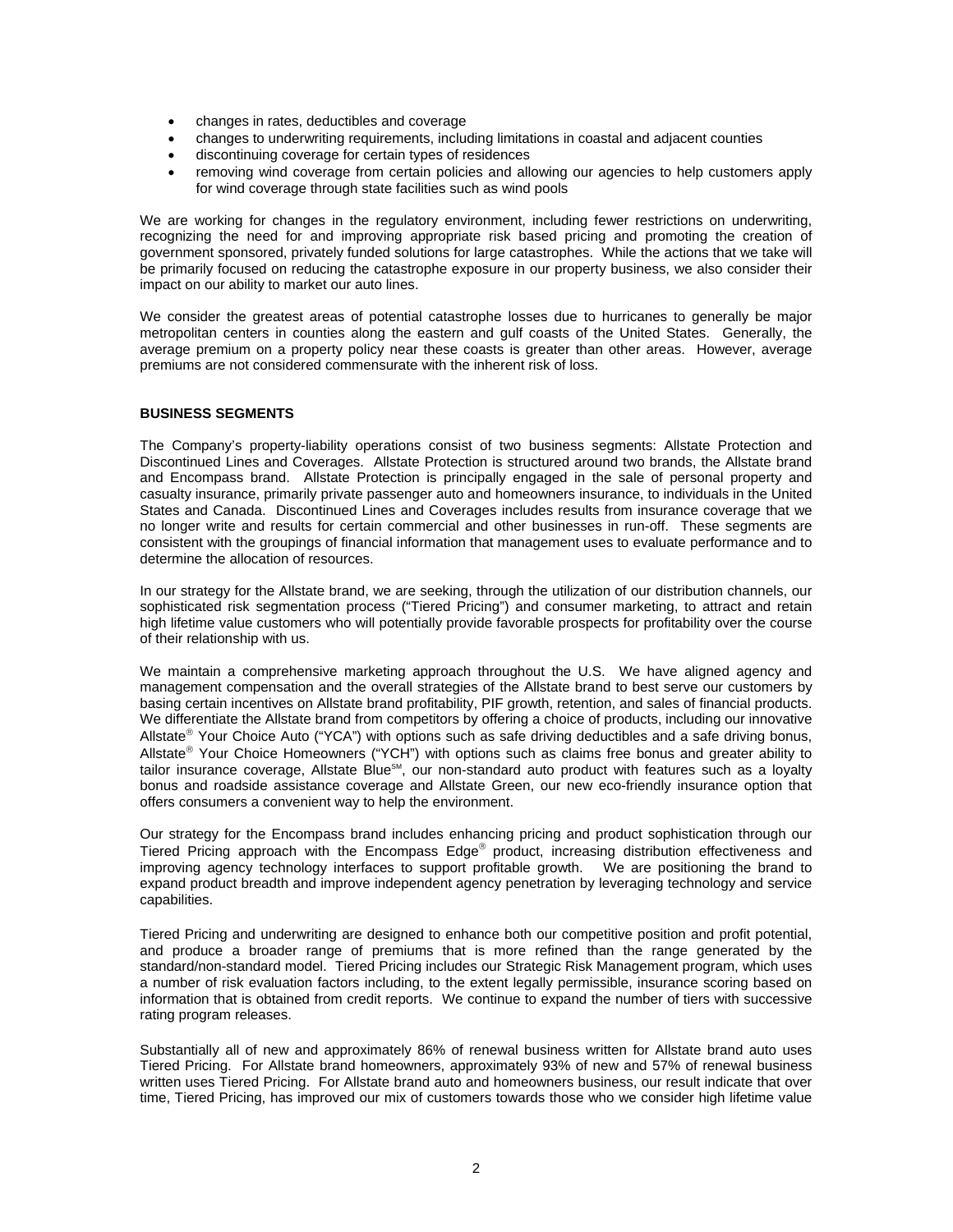that generally have better retention and more favorable loss experience. Usually, standard auto customers are expected to have lower risks of loss than non-standard auto customers.

We are pursuing improvements in the overall customer experience through actions targeted to increase customer satisfaction and retention. These programs are designed around establishing customer service expectations and customer relationship building. Our claims strategy focuses on delivering fast, fair and consistent claim service while achieving loss cost management and customer satisfaction.

We continue to enhance technology to integrate our distribution channels, improve customer service, facilitate the introduction of new products and services and reduce infrastructure costs related to supporting agencies and handling claims. These actions and others are designed to optimize the effectiveness of our distribution and service channels by increasing the productivity of the Allstate brand's exclusive agencies and our direct channels.

Pricing of property products is typically intended to establish returns that we deem acceptable over a long-term period. Losses, including losses from catastrophic events and weather-related losses (such as wind, hail, lightning and freeze losses not meeting our criteria to be declared a catastrophe) are accrued on an occurrence basis within the policy period. Therefore, in any reporting period, loss experience from catastrophic events and weather-related losses may contribute to negative or positive underwriting performance relative to the expectations we incorporated into the products' pricing. Accordingly, property products are more capital intensive than other personal lines products.

The Discontinued Lines and Coverages segment includes results from insurance coverage that we no longer write and results for certain commercial and other businesses in run-off. Our exposure to asbestos, environmental and other discontinued lines claims is reported in this segment. We have assigned management of this segment to a designated group of professionals with expertise in claims handling, policy coverage interpretation, exposure identification and reinsurance collection. As part of its responsibilities, this group is also regularly engaged in policy buybacks, settlements and reinsurance assumed and ceded commutations.

# **FINANCIAL POSITION**

# **Cash and invested assets**

Allstate's investment strategy emphasizes safety of principal and consistent income generation, within a total return framework. This approach, which has produced competitive returns over time, is designed to ensure financial strength and stability for paying claims, while maximizing economic value and surplus growth. We employ a strategic asset allocation model, which considers the nature of the liabilities and risk tolerances, as well as the risk and return parameters of the various asset classes in which we invest. The model's recommended asset allocation, along with duration and liquidity considerations, guides our initial asset allocation. This is further adjusted based on an analysis of other potential market opportunities available. Portfolio performance is measured against benchmarks at target allocation weights.

As a result of tactical decisions, the Company may sell securities during the period in which fair value has declined below amortized cost for fixed income securities or cost for equity securities.Portfolio monitoring, which includes identifying securities that are other-than-temporarily impaired, and recognizing other-thantemporary impairment on securities in an unrealized loss position for which we do not have the intent and ability to hold until recovery, are conducted regularly.

The composition of the investment portfolio at December 31 was:

| (in millions)                 |   | 2007   |    | 2006   |  |
|-------------------------------|---|--------|----|--------|--|
| <b>Bonds</b>                  | S | 27,981 | S  | 28,026 |  |
| <b>Preferred stocks</b>       |   | 612    |    | 377    |  |
| Common stocks                 |   | 8,021  |    | 10,116 |  |
| Mortgage loans on real estate |   | 795    |    | 648    |  |
| Real estate                   |   | 292    |    | 299    |  |
| Cash and cash equivalents     |   | 278    |    | 66     |  |
| Short-term investments        |   | 101    |    | 34     |  |
| Other invested assets         |   | 1,885  |    | 1,651  |  |
|                               |   |        |    |        |  |
| Total                         |   | 39,965 | \$ | 41,217 |  |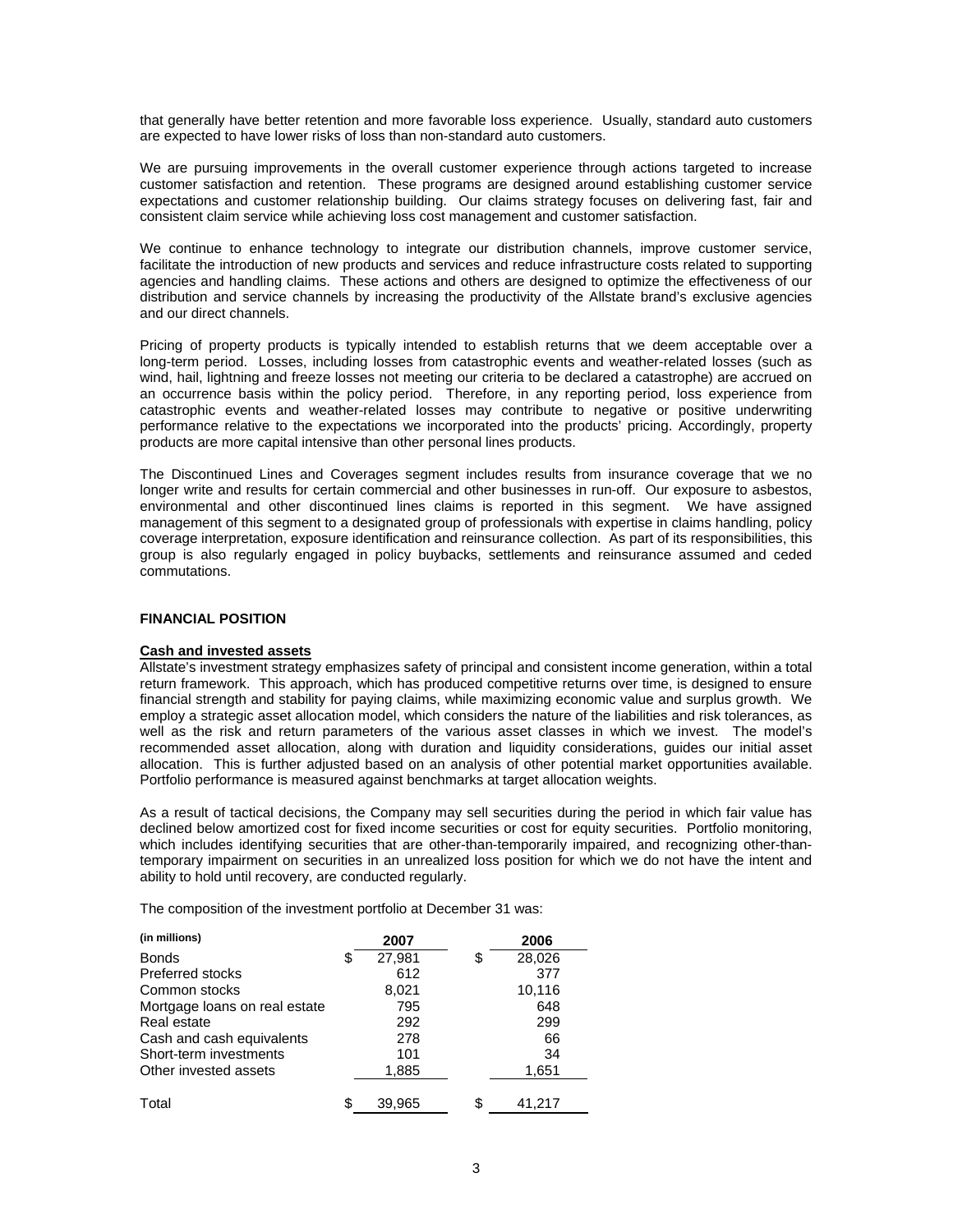Cash and invested assets decreased 3%, or \$1.3 billion, primarily due to dividends paid to the Corporation and unrealized losses on common stock caused by market conditions.

## **Bonds**

The Group's bond portfolio consists of U.S. government bonds, municipal bonds, publically traded corporate bonds, asset-backed securities ("ABS") and mortgage-backed securities ("MBS"). Allstate generally holds its bonds to maturity, but has classified all bonds as available for sale to allow maximum flexibility in portfolio management.

Municipal bonds totaled \$16.8 billion at December 31, 2007 compared to \$16.8 billion at December 31, 2006. Municipal bonds, including tax-exempt and taxable securities, comprise \$16.8 billion, or 60%, of the bond portfolio at December 31, 2007. The municipal bond portfolio at December 31, 2007 consisted of 4,731 issues from 1,978 issuers. The largest exposure to a single issuer was 1% of the municipal bond portfolio. Corporate entities were the ultimate obligors of 9% of the municipal bond portfolio.

Corporate bonds totaled \$3.4 billion at December 31, 2007 compared to \$3.3 billion at December 31, 2006. As of December 31, 2007, the portfolio also contained \$1.6 billion of privately placed corporate obligations, compared with \$1.5 billion at December 31, 2006. Privately placed securities primarily consist of corporate issued senior debt securities that are in unregistered form and are directly negotiated with the borrower. All privately placed corporate securities are rated by the National Association of Insurance Commissioners ("NAIC") Securities Valuation Office based on information provided to them and are also internally rated. Additionally, 25.7% of the privately placed corporate securities in our portfolio are rated by an independent rating agency.

ABS totaled \$3.0 billion at December 31, 2007 compared to \$3.3 billion at December 31, 2006. Credit risk is managed by monitoring the performance of the collateral. In addition, many of the securities in the ABS portfolio are credit enhanced with features such as over-collateralization, subordinated structures, reserve funds, guarantees and/or insurance. A portion of the ABS portfolio is also subject to interest rate risk since, for example, price volatility and ultimate realized yields are affected by the rate of prepayment of the underlying assets.

MBS totaled \$2.6 billion at December 31, 2007 compared to \$2.7 billion at December 31, 2006, of which 99.9% were investment grade in 2007. The credit risk associated with MBS is mitigated due to the fact that 62% of the portfolio consists of securities that were issued by, or have underlying collateral that is guaranteed by U.S. government agencies or U.S. government sponsored entities. The MBS portfolio is subject to interest rate risk since price volatility and the ultimate realized yield are affected by the rate of prepayment of the underlying mortgages.

At December 31, 2007, 91.3% of the consolidated bond portfolio was rated investment grade, which is defined as a security having a rating from the NAIC Securities Valuation Office of 1 or 2; a rating of Aaa, Aa, A or Baa from Moody's or a rating of AAA, AA, A or BBB from S&P, Fitch or Dominion; or a comparable internal rating if an externally provided rating is not available.

Bonds are carried at amortized cost. The fair value of bonds was \$28.5 billion and \$28.9 billion at December 31, 2007 and 2006, respectively. At December 31, 2007, unrealized net capital gains on the bond portfolio, which are measured as the difference between statement value and fair value, were \$468 million compared to \$869 million as of December 31, 2006.

The ratings of securities in the Company's portfolio are influenced by many factors, including the impact of the economic environment on individual securities. The Investment Manager closely monitors the bond portfolio for ratings changes or other declines in value that are other than temporary. Fixed income securities are placed on non-accrual status when they are in default or when the timing or receipt of principal or interest payments are in doubt. Write-downs of bonds are recorded when the decline in value is considered to be other than temporary.

### **Equity securities**

Equity securities include common and non-redeemable preferred stocks, and investments in affiliates. The \$2.1 billion decrease in common stocks was attributable to the desire to reposition invested assets based on market conditions and a decrease in subsidiaries' underlying book value.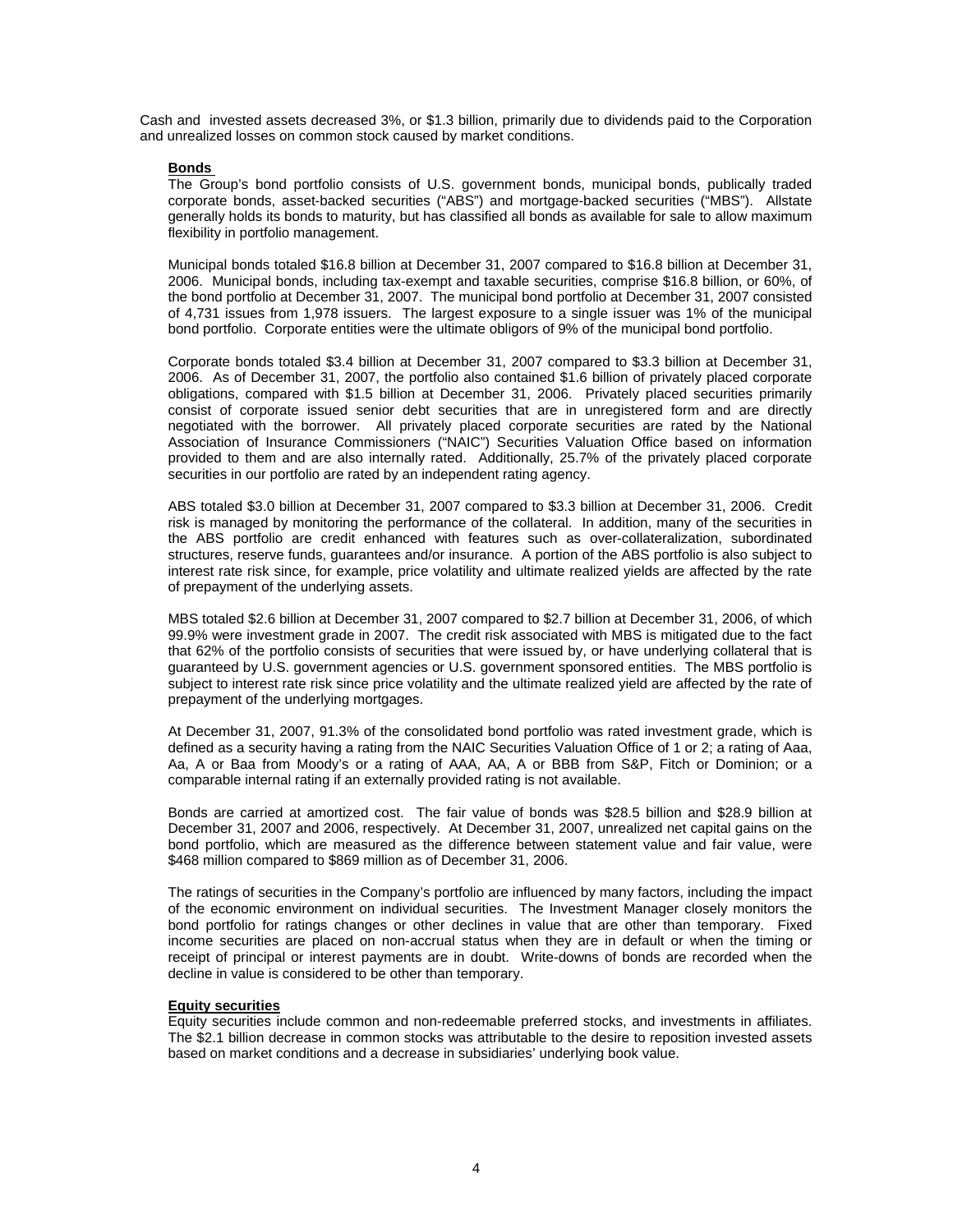### **Mortgage loans on real estate**

Allstate's investment in mortgage loans increased from \$648 million at December 31, 2006 to \$795 million at December 31, 2007. The increase was a result of Allstate investing in 20 new commercial loans. The Company closely monitors the commercial mortgage loan portfolio on a loan-by-loan basis. Loans with an estimated collateral value less than the loan balance, as well as loans with other characteristics indicative of higher than normal credit risks, are reviewed by financial and investment management at least quarterly for purposes of establishing valuation allowances and placing loans on non-accrual status when and if necessary. The underlying collateral values are based upon either discounted property cash flow projections or a commonly used valuation method that utilizes a one-year projection of expected annual income divided by a market based expected rate of return.

# **Short-term investments**

The short-term investment portfolio was \$101 million and \$34 million at December 31, 2007 and 2006, respectively. We invest available cash balances primarily in taxable short-term securities having a final maturity date or redemption date of less than one year.

# **Other invested assets**

Allstate's other invested asset portfolio increased \$234 million, or 14%, from prior year driven primarily by additional investments in limited partnerships due to favorable market conditions and low income housing tax credit property investments.

### **Other assets**

Receivables from parent, subsidiaries and affiliates decreased \$414 million mainly due to settlement of the intercompany loan with Allstate Life. Premiums and considerations decreased \$109 million mainly due to a change in policyholder payment preference of premiums booked but deferred and not yet due.

# **Reserves for losses and loss adjustment expenses**

Activity in the reserve for losses and loss adjustment expenses, on a net basis, was summarized as follows at December 31:

| (in millions)          |   | 2007   |   | 2006   |
|------------------------|---|--------|---|--------|
| Balance at January 1   | S | 14,346 | Ъ | 16,486 |
| Current year           |   | 16,326 |   | 15,508 |
| Prior years            |   | (82)   |   | (748)  |
| Total incurred         |   | 16,244 |   | 14,760 |
| Paid related to:       |   |        |   |        |
| Current year           |   | 10,356 |   | 9,697  |
| Prior years            |   | 6,002  |   | 7,203  |
| <b>Total paid</b>      |   | 16,358 |   | 16,900 |
| Balance at December 31 |   | 14.232 |   | 14.346 |

Incurred losses and loss adjustment expenses attributable to insured events of prior years were \$(82) million and \$(748) million as a result of the reestimation of unpaid losses and loss adjustment expenses for the years ending December 31, 2007 and 2006, respectively. During 2007, incurred losses and loss adjustment expenses related to prior years were primarily composed of net decreases in auto reserves due to claim severity development that was better than expected, partially offset by increases in environmental reserves of \$54 million. During 2006 incurred losses and loss adjustment expenses related to prior years also included favorable catastrophe loss reserve reestimates of \$132 million net of recoveries for the 2005 and 2004 hurricanes, primarily related to lower than expected claim severity for Hurricane Katrina and \$6 million related to a reduction of the expected assessment from Florida Citizens Property Insurance Corporation.

# **Other liabilities**

Aggregate write-ins for liabilities also decreased \$118 million, or 5%, primarily the result of decreased securities lending transactions due to reduced loan activity. A 43%, or \$67 million, decrease in the provision for reinsurance was due to strong collections which lowered outstanding recoverables. Borrowed money decreased \$53 million, or 100%, due to a change in investment strategy as borrowing was not attractive in the current market.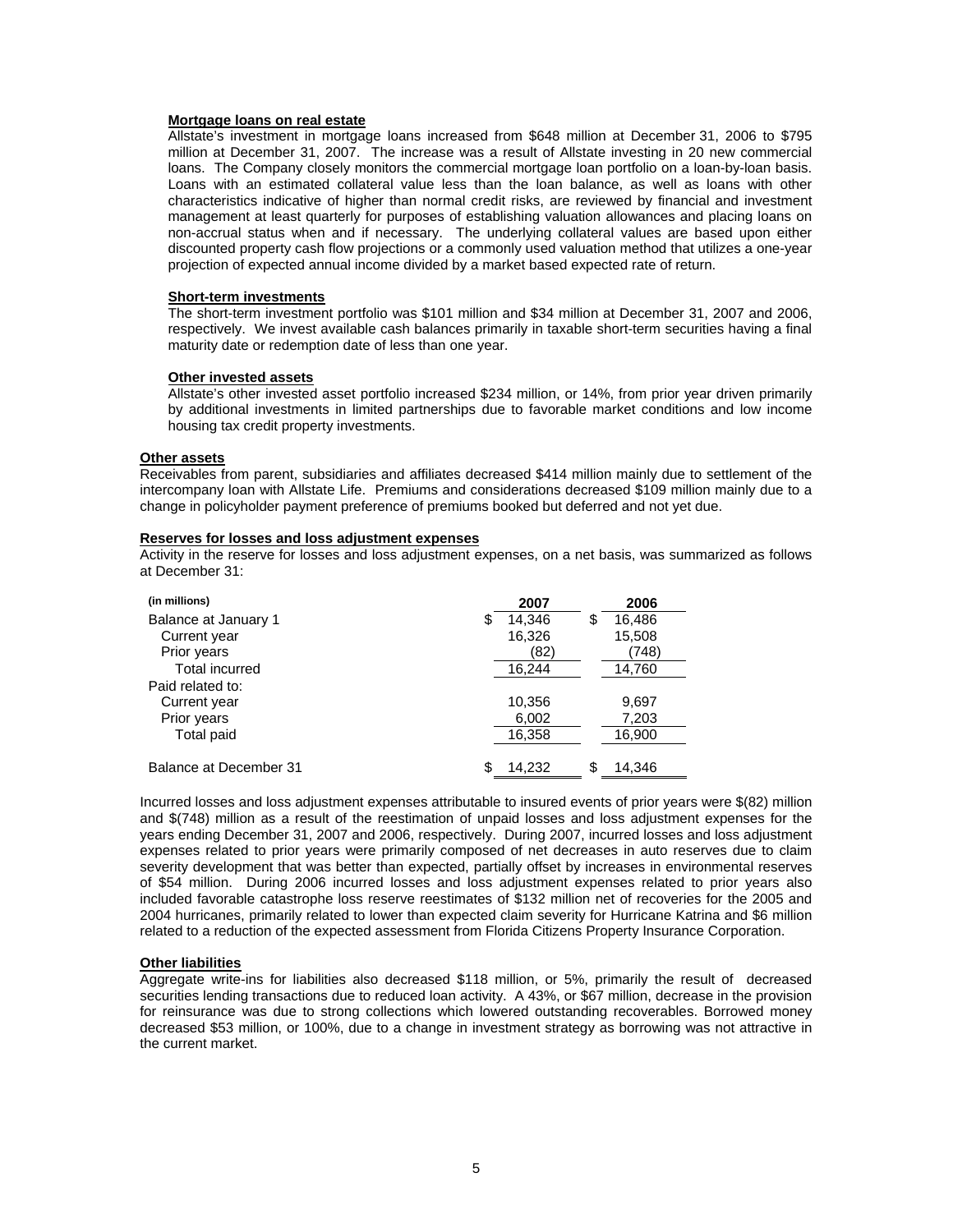# **Capital and surplus**

The following table summarizes Allstate's capital resources at the end of the last two years.

| (in millions)                                 | 2007   | 2006   |
|-----------------------------------------------|--------|--------|
| Common capital stock                          | Δ      |        |
| Gross paid in and contributed surplus         | 2.358  | 2.328  |
| Unassigned funds (surplus)                    | 15,656 | 16,768 |
| Aggregate write-ins for special surplus funds | 29     |        |
| Total surplus as regards policyholders        | 18.047 | 19.141 |

Total surplus as regards policyholders decreased 6%, or \$1.1 billion. The decrease was primarily due to the combination of dividends paid to the Corporation and increased unrealized losses on common stock, partially offset by net income.

# **RESULTS OF OPERATIONS**

| (in millions)                                                                               | 2007         | 2006         |
|---------------------------------------------------------------------------------------------|--------------|--------------|
| Premiums earned                                                                             | \$<br>25,063 | \$<br>25,078 |
| Losses incurred                                                                             | 13,298       | 11,889       |
| Loss expenses incurred                                                                      | 2,946        | 2,870        |
| Other underwriting expenses incurred                                                        | 6,449        | 6,453        |
| Total underwriting deductions                                                               | 22,693       | 21,212       |
| Net underwriting gain (loss)                                                                | 2,370        | 3,866        |
| Net investment income earned                                                                | 2,636        | 2,535        |
| Net realized capital gains (losses)                                                         | 989          | 108          |
| Net investment gain (loss)                                                                  | 3,625        | 2,643        |
| Total other income                                                                          | 224          | 245          |
| Net income, after dividends to policyholders but before<br>federal and foreign income taxes | 6,219        | 6,754        |
| Federal and foreign income taxes incurred                                                   | 1,345        | 1,814        |
| Net income                                                                                  | \$<br>4,874  | \$<br>4,940  |

### **Net underwriting gain**

The decrease in underwriting gain was the result of lower favorable prior year reserve reestimates, higher catastrophe losses, increases in auto and homeowners claim frequency excluding catastrophes, higher current year claim severity and increases in the cost of catastrophe reinsurance.

The Discontinued Lines and Coverages segment generated an underwriting loss of \$54 million in 2007 primarily related to a \$63 million reestimate of environmental reserves and a \$6 million reestimate of asbestos reserves as a result of the annual third quarter 2007 ground up reserves review, partially offset by a \$46 million reduction in the reinsurance recoverable valuation allowance.

## **Net investment income earned**

Net investment income earned increased from \$2.5 billion in 2006 to \$2.6 billion in 2007. The change was primarily due to higher income from limited partnership investments, affiliated common stock and higher bond portfolio balances resulting from positive cash flow from operations and investment activities, partially offset by lower portfolio yields on unaffiliated investments.